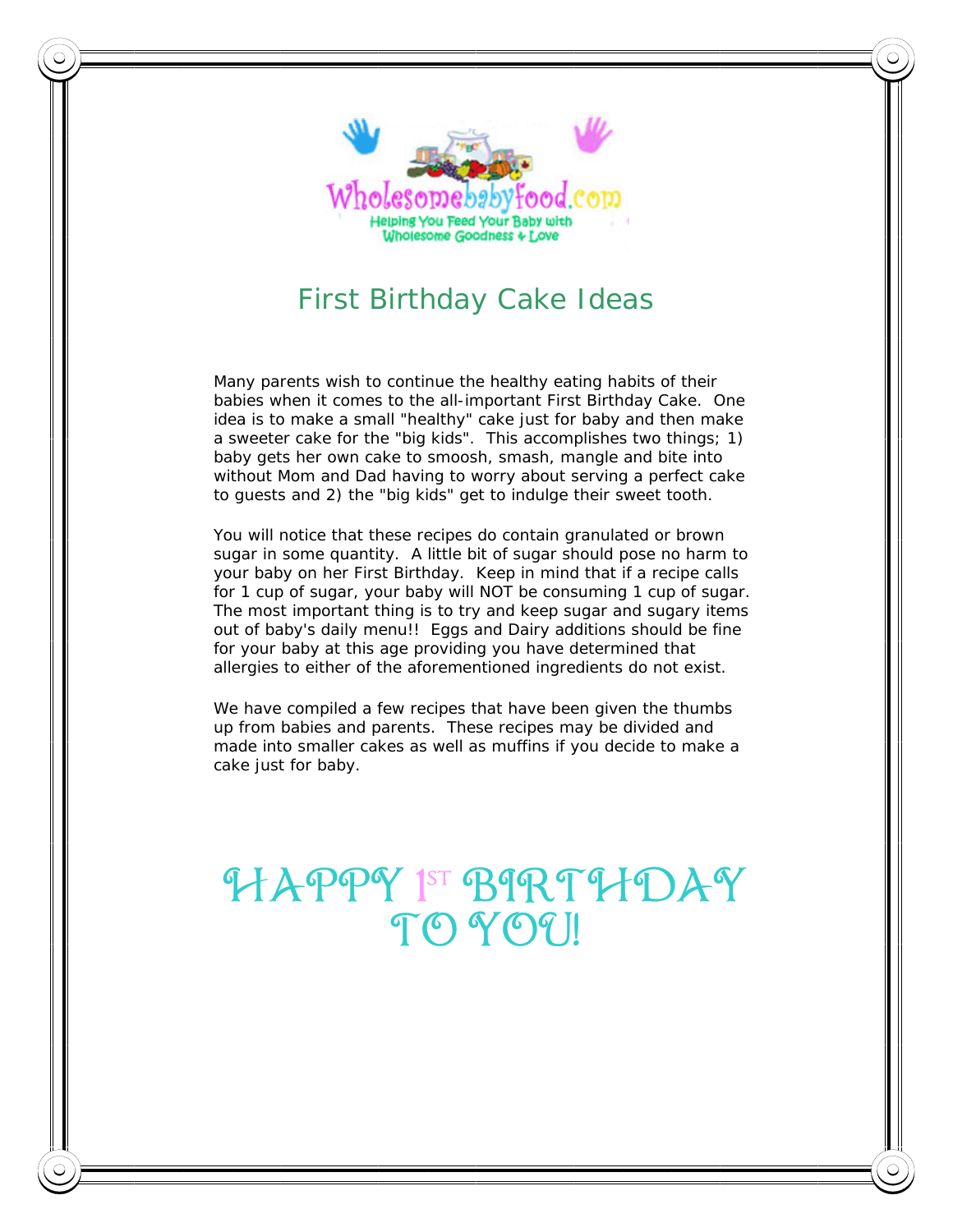**Baby's First Birthday Cake** (Carrot Cake adapted from What to Expect)) (Makes 1 double-layer 9-inch square cake)

 2 1/2 cups thinly sliced carrots - 2 1/2 cups apple juice concentrate (may use slightly less) - 1 1/2 cups raisins

2 cups whole-wheat flour (may use Graham or all-purpose unbleached as well)

1/2 cup vegetable oil - 2 whole eggs - 4 egg whites

1 tablespoon vanilla extract - 3/4 cup unsweetened applesauce

1/2 cup toasted wheat germ - 2 Tbsp low sodium baking powder

1 Tbsp ground cinnamon – 1 Tsp ground Ginger

Prep: Preheat oven to 350 F. Line two 9 inch square cake pans with waxed paper and spray the paper with vegetable spray/shortening.

#### **Baby's First Birthday Cake** cont'd

1. Combine the carrots with 1 cup plus 2 tablespoons of the juice concentrate in a medium size saucepan.

2. Bring to a boil, then lower the heat and simmer, covered, until carrots are tender,15 to 20 mins. Purée in a blender of food processor until smooth – add pinch of brown sugar and dash of cinnamon as you purée then add the raisins and process until finely chopped. Let mixture cool.

3. Combine the flour, wheat germ, baking powder, and cinnamon in a large mixing bowl. Add 1 1/4 cups juice concentrate, the oil, eggs, egg whites, and vanilla; beat just until well mixed. Fold in the carrot puree and applesauce. Pour the batter into the prepared cake pans.

4. Bake until a knife inserted in the center comes out clean, 35 to 40 mins. Cool briefly in the pans, then turn out onto wire racks to cool completely. When cool, frost with Cream Cheese Frosting.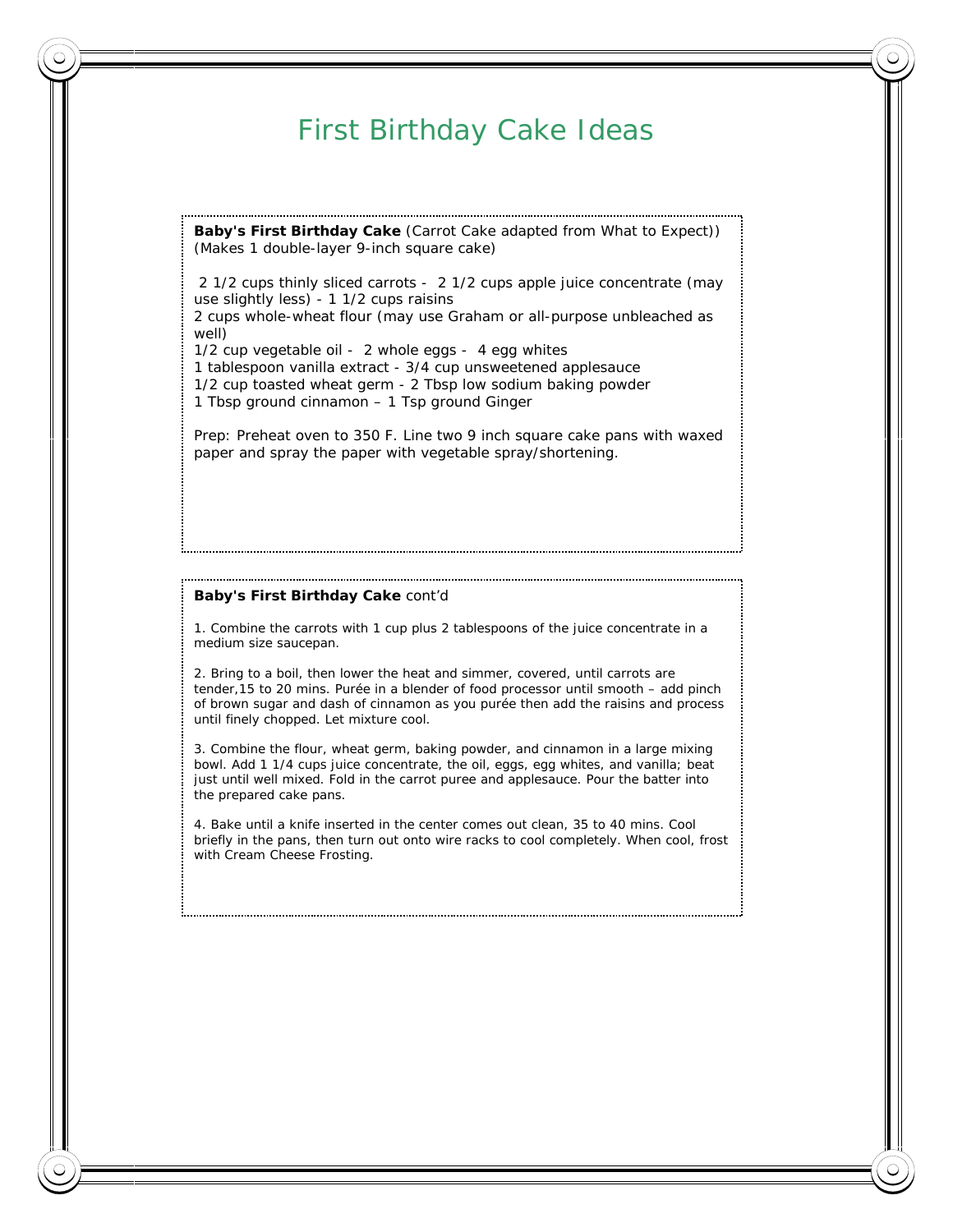#### **APPLE SWIRL CAKE**

2 c Apples - 3 tb Sugar - 1 ts Cinnamon - 2 c Sugar 1 c Cooking oil - 4 Eggs - 1/4 c Orange juice - 2 ts Vanilla 3 c Sifted flour - 1 tb Baking powder - 1/2 ts Salt

Peel, core, and chop apples into small pieces. Mix together with 3 tablespoons sugar and cinnamon. Set aside.

In large bowl, combine sugar and cooking oil; beat. Add eggs, orange juice, and vanilla.

Sift together flour, baking powder, and salt; add to creamed mixture. Beat until smooth.

Pour one third batter into greased and floured 12 cup bundt pan alternating with one half apple mixture. Repeat. End with layer of batter on top. Bake at 325 degrees F for 60 minutes or until cake tests done.

Cool in pan 10 to 15 minutes; turn out on wire rack or serving plate to complete cooling. Sprinkle with confectioners sugar or lightly frost with cream cheese frosting.

#### **Heavenly Ice Cream Cake**

1 angel food cake (8 inches in diameter) 1/2 gallon vanilla ice cream or frozen yogurt, slightly softened (do not soften if using Frozen Yogurt as frozen yogurt is not as hard or solid as ice cream)

2 qt. fresh strawberries\* (blueberries, peaches etc..) Sugar to taste

Cut the cake in half; tear one half into small pieces and set aside. Cut the other half into 12 to 14 thin slices; arrange in the bottom of a 13 x 9 x 2 baking pan, lined with wax paper. Overlap slices as needed. Spread softened ice cream over cake pressing down to smooth. Gently press the small cake pieces into the ice cream. Cover and freeze. Just before serving, slice strawberries and sweeten to taste. Cut dessert into squares and top with strawberries.

\*Strawberries - Please note that the current recommendation for introducing strawberries is after a baby has reached 12 months of age. Many infants are introduced to strawberries earlier than 12 months old; most often when they have been eating Stage 2 commercial baby foods.

The book Managing Allergy and Intolerance in the Allergic Infant (published for Health Care Professionals and The General Public) indicates introducing strawberries between 12 months and 24 months of age for the allergic/allergy prone infant. If you have any concerns regarding the introduction of strawberries (or other potentially allergenic foods) please consult your pediatrician!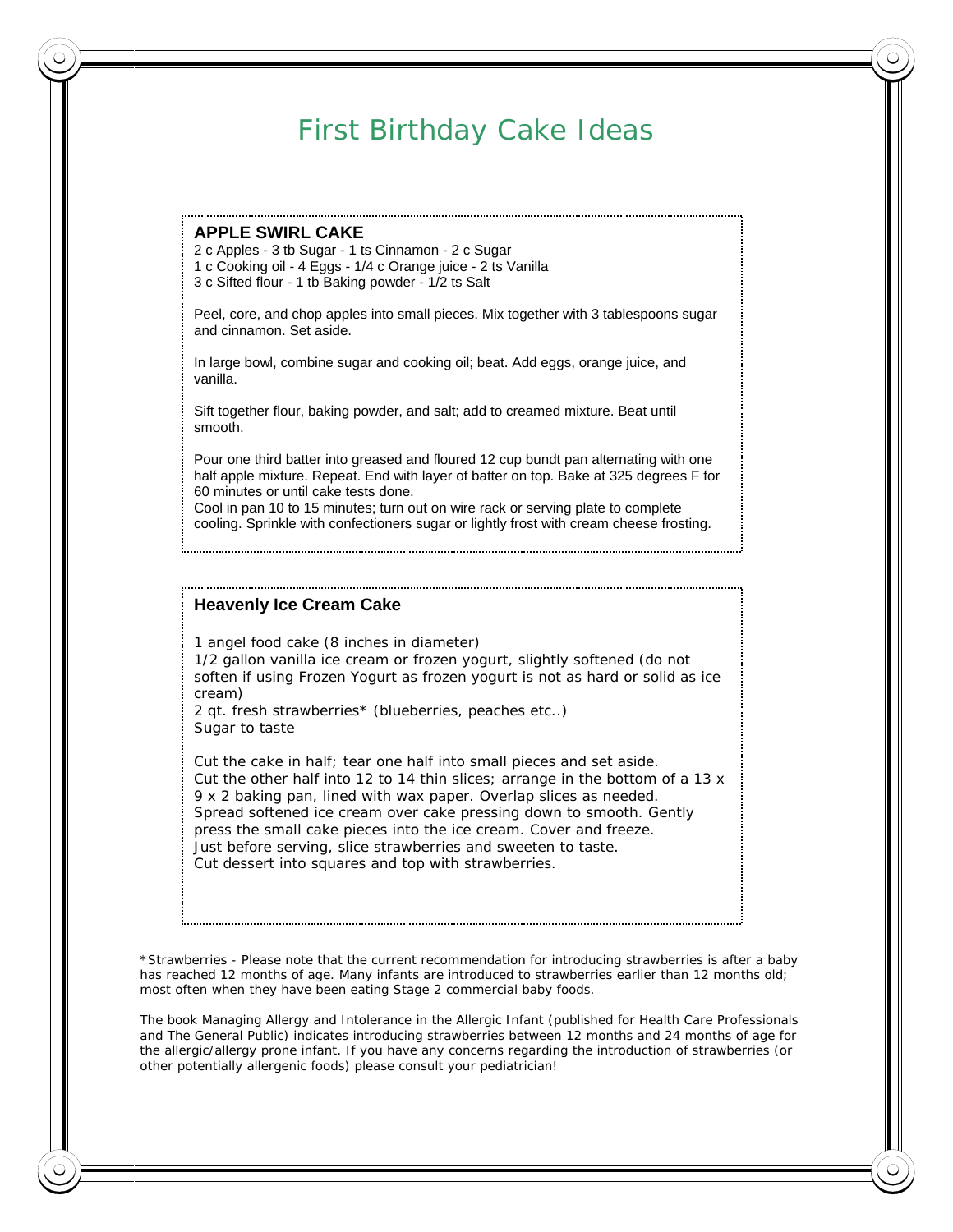#### **Applesauce Healthy Cake Recipe**

(*from the http://www.prostatecanceralternatives.com*)

1/2 cup Earth Balance soy buttery spread, softened 1/3 cup brown sugar 8 Splendas, a sugar substitute 3 egg whites, lightly beaten 1 1/2 cups applesauce 1 Tsp cinnamon 1/8 Tsp ground cloves 1/2 Tsp salt 1 Tsp pure vanilla extract 1 1/2 cups unbleached white flour 1/2 cup whole rye flour 2 Tsp baking soda 1/2 cup sliced dates (optional) 1/2 cup chopped walnuts (optional) plate. 1/2 cup raisins (optional)

#### **Applesauce Healthy Cake Recipe** (cont'd)

1. Preheat oven to 350. In a large bowl, beat together the buttery spread, brown sugar and sugar substitute until smooth.

2. Add egg whites, applesauce, cinnamon, cloves, salt and vanilla, then mix well. Add both of the flour and baking soda. Stir until blended, then add the dates, walnuts, and/or raisins, if desired.

3. Spray the Bundt pan with Pam or the like. Pour the batter into a Bundt pan. Bake at 350 degrees for 45 minutes, until a toothpick inserted in the center comes out clean.

Let the cake cool slightly, then turn it out upside down onto a serving Sprinkle with confectioner's sugar if desired.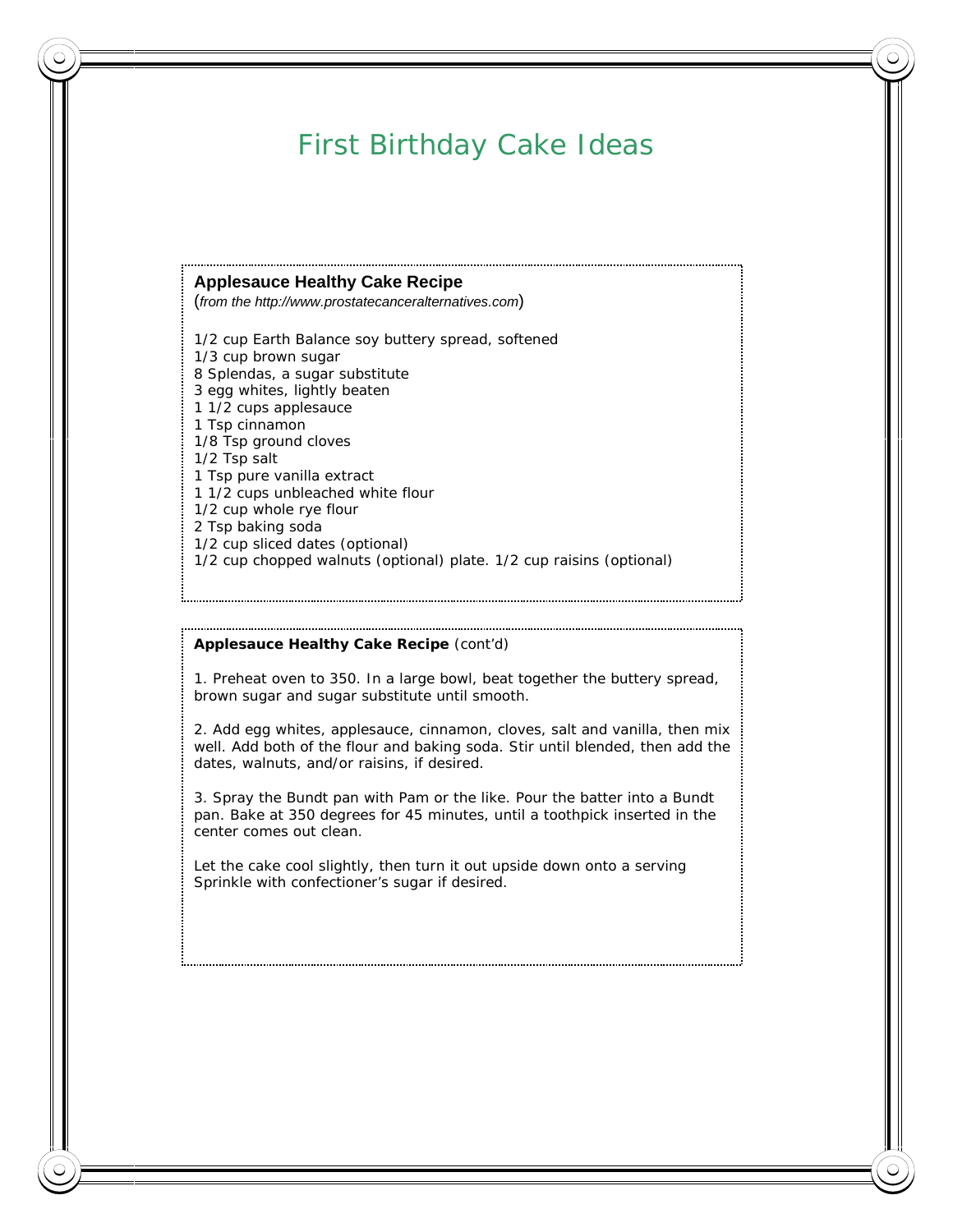# First Birthday Cake Frosting Recipes

**Whipped Cream Frosting**  Makes 1 frosting for a 2 layer cake

1 (8 ounce) package cream cheese, softened

1 cup white sugar

1/8 teaspoon salt

1 teaspoon vanilla extract

1 1/2 cups heavy cream

**Directions** 1 In a large bowl, beat cream cheese, sugar salt and vanilla until smooth. In a small bowl, whip the heavy cream until stiff peaks form. Fold into the cream cheese mixture.

#### **BANANA GLAZE**

1/2 med. banana 1 tsp. lemon juice 1/2 c. chopped nuts 2 or more c. powdered sugar

Mash banana well add lemon juice and nuts. Gradually add powdered sugar until you obtain right spreading consistency. Ice cake after completely cool.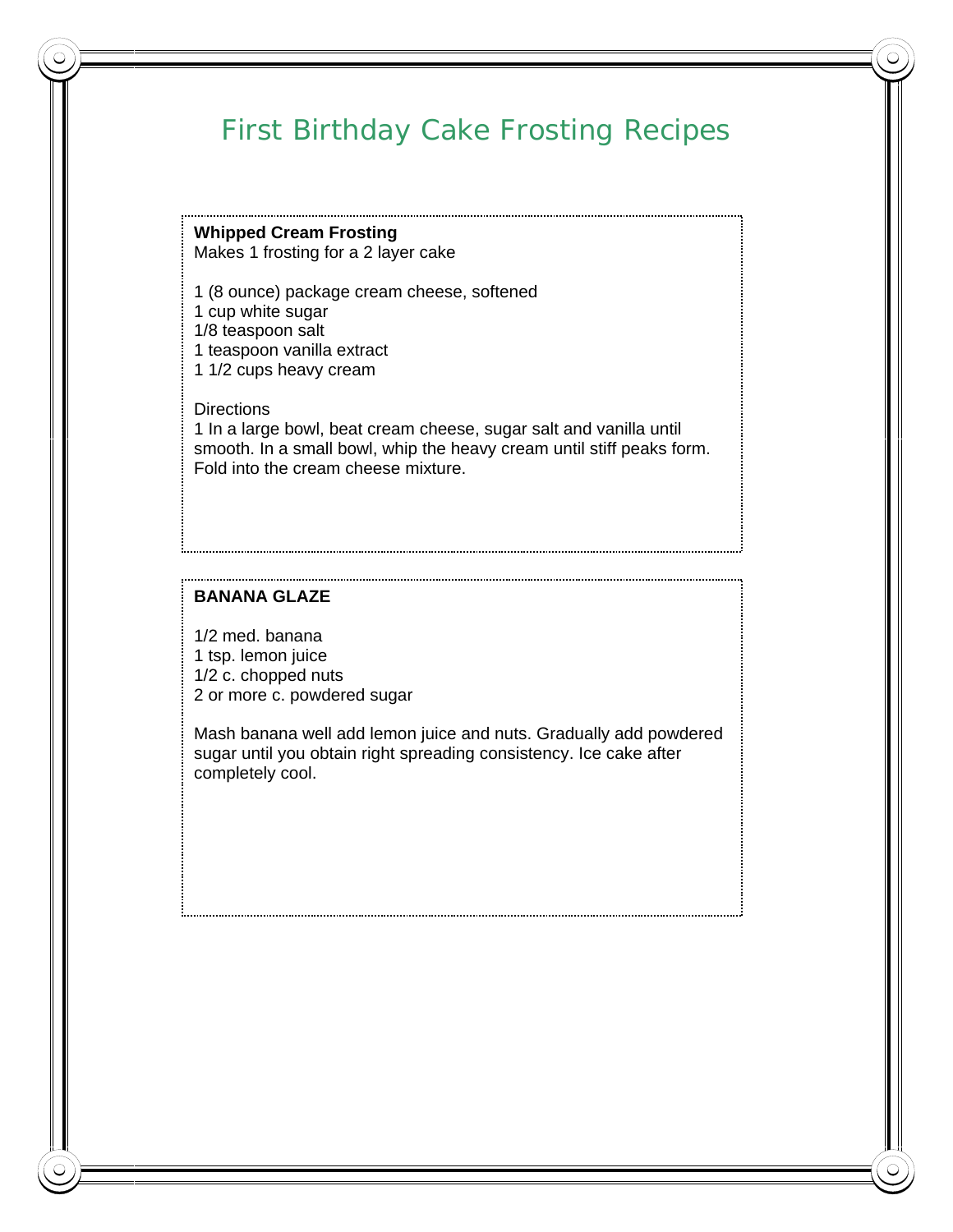## First Birthday Cake Frosting Recipes

**Sugar-Free! Cream Cheese Frosting** *(Submitted by Kristi)*  Frosts one 2-layer cake

½ cup apple juice concentrate - 1 pound light cream cheese 2 tsp vanilla extract - ½ cup finely chopped raisins 1 ½ tsp unflavored gelatin

1. Set aside 2 tablespoons of the juice concentrate.

2. Process the remaining juice concentrate, the cream cheese, vanilla, and raisins in a blender or food processor until smooth. Transfer to a mixing bowl.

3. Stir the gelatin into the 2 tablespoons juice concentrate in a small saucepan; let stand 1 minute to soften. Heat to boiling and stir to dissolve gelatin.

4. Beat the gelatin mixture into the cream cheese mixture until well blended. Refrigerate just until the frosting begins to set, about 30-60 minutes. Frost the cake